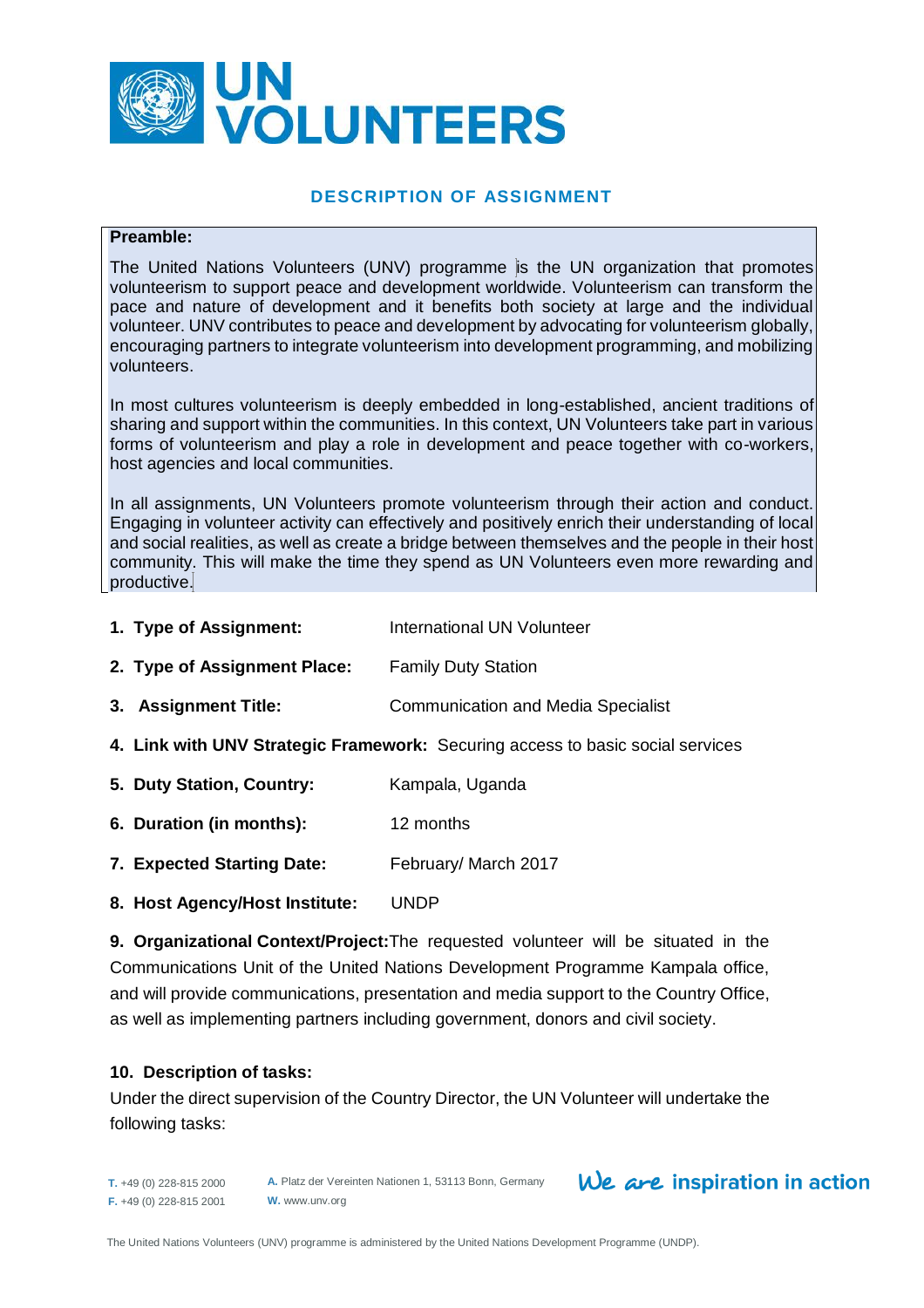

- Contribute to the development and implementation of Communications Strategy focusing on UNDP's global priorities in Uganda;
- Contribute to enhanced production and dissemination of communication and advocacy materials, including brochures, posters, pamphlets, and press releases as and when needed.
- Contribute to all aspects of media liaison and ensure that all communications with the media including releases, statements, speeches and social media activity, are coordinated and comply with the UNDP's standards, style and tone.
- Provide critical analysis and communication support to the Country Office to enhance production and dissemination of communication and advocacy materials, including brochures, annual illustrated report, posters, pamphlets, and press releases and other promotional materials as required.
- Organize events and help raise national awareness on the issues that UNDP advocates (including exhibitions, dialogues, report launches, competitions, concerts, etc.);
- Draft statements, speeches and press releases for the UNDP Representative/Country Director and other senior staff;
- Prepare media arrangements for the UNDP Representative at events and during the missions (involving local and national radio, television and newspapers);
- Assist in producing photo and info graphs on the implementation of the projects funded by UNDP and other donors;
- Regularly monitor and respond to media inquiries;
- Provide organizational and logistical support for field trips for donors and international and/or national media to UNDP program sites and report on the events and progress;
- Assist in organizing training workshops for implementing partners and journalists to sensitize and create awareness on UNDP's mandates and work in Uganda;
- Support the update and maintenance of a UNDP partner's database and other key relevant actors for the dissemination of UNDP's related news and content dissemination.
- Undertake regular news monitoring and analysis, focusing on areas of UNDP support and emerging ones.
- Support the preparation of content for UNDP Country Office's public website, Social Media (Twitter/Facebook/YouTube/Flickr) intranet, opinion and commentary pieces, blog articles, info graphs, data and photos.

## **Resource Mobilization:**

 Harmonize and support Country Office initiatives to build new and strengthen existing partnerships with bilateral donors (including emerging markets), multilateral institutions (including UN agencies), International Financial Institutions and the private sector.

In partnership with other UN Agencies:

- Develop strategic partnerships and network with Communication Officers of UN system, key development partners, civil society organizations (including cultural and faith-based organization) and national and international media;
- Participate in UN Communication Group and contribute to identifying new and creative ways to show how UN programs are delivering results and promoting a coherent image of the UN and participate in developing a common UN Communication Strategy;

**T.** +49 (0) 228-815 2000 **F.** +49 (0) 228-815 2001

**A.** Platz der Vereinten Nationen 1, 53113 Bonn, Germany **W.** www.unv.org

## $We$  are inspiration in action

The United Nations Volunteers (UNV) programme is administered by the United Nations Development Programme (UNDP).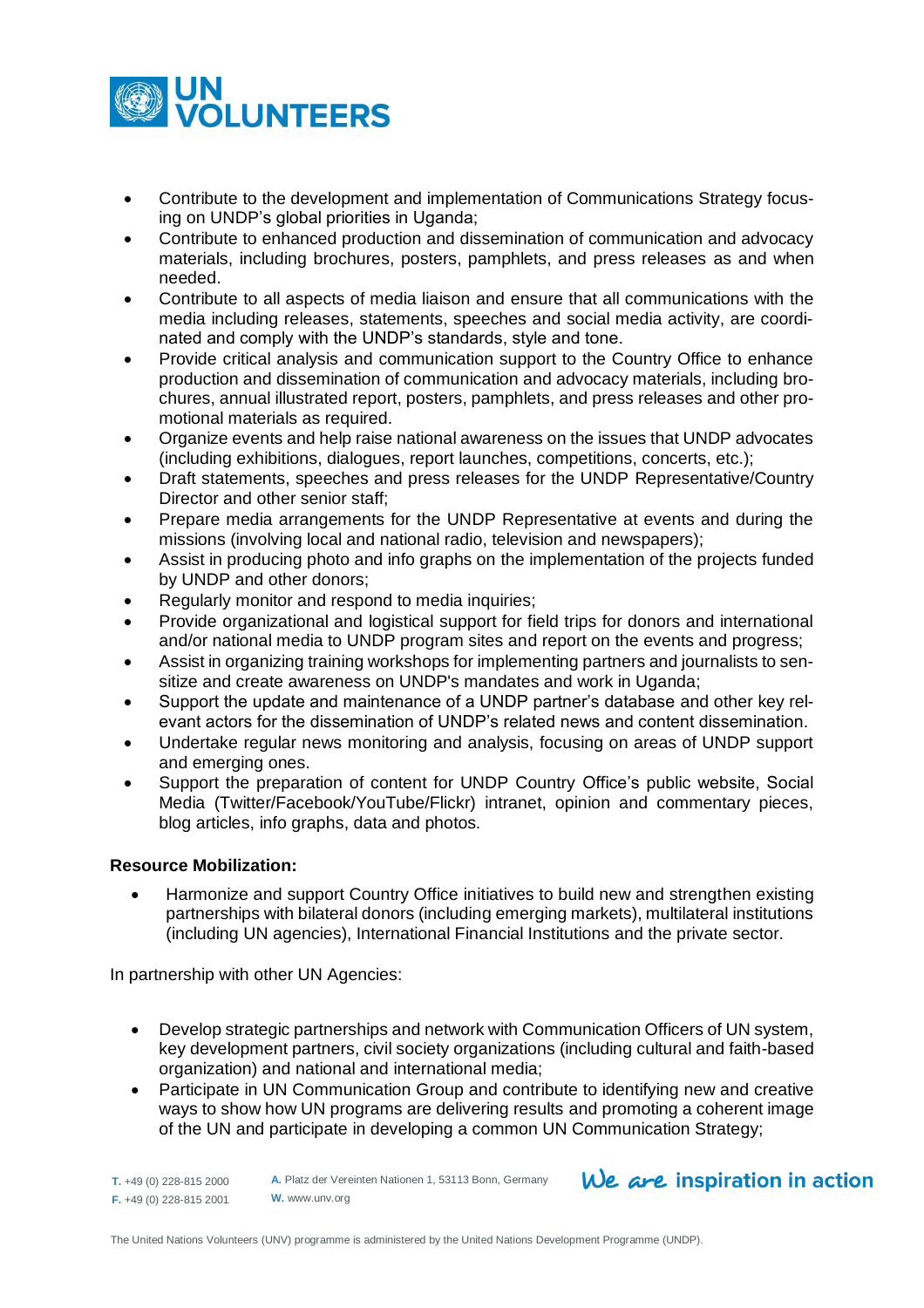

 Assist in producing UN themed newsletter/magazine and also participate in other common One UN advocacy and media campaigns.

Furthermore, UN Volunteers are required to:

- Strengthen their knowledge and understanding of the concept of volunteerism by reading relevant UNV and external publications and take active part in UNV activities (for instance in events that mark International Volunteer Day);
- Be acquainted with and build on traditional and/or local forms of volunteerism in the host country;
- Reflect on the type and quality of voluntary action that they are undertaking, including participation in ongoing reflection activities;
- Contribute articles/write-ups on field experiences and submit them for UNV publications/websites, newsletters, press releases, etc.;
- Assist with the UNV Buddy Programme for newly-arrived UN Volunteers;
- Promote or advise local groups in the use of online volunteering, or encourage relevant local individuals and organizations to use the UNV Online Volunteering service whenever technically possible.

## **11. Results/Expected Outputs:**

- UNDP Country Office presentations designed and customized to suit and appeal to specific niche audience and events
- Communication products produced to showcase UNDP's results and work in Uganda in its major pillars
- UNDP's website and social media accounts updated with new content on a weekly basis;
- UNDP's contact database of partners and stakeholders updated and expanded
- UNDP quarterly electronic newsletter produced and disseminated regularly and on time;
- Daily news monitoring undertaken with updates provided to staff regularly as well as analysis on specific events or emerging issues of interest to UNDP.

A final statement of achievements towards volunteerism for development within your host community.

## **12. Qualifications/Requirements (including competencies, values and skills):**

- The applicants should have University degree, (preferably advanced degree) in social sciences, journalism, communications;
- Possess at least three (03) years of increasingly responsible experience in communications in social sector;
- Familiarity with communications approaches for planning, executing, and monitoring communications strategies;
- Knowledge of policies and program management in post crisis situations;
- A thorough understanding of the UN system in general, and especially UNFPA mandate, its policies and operations and current development topics and political issues in Uganda;
- Keen understanding of Uganda's culture, history and political contexts;

We are inspiration in action **A.** Platz der Vereinten Nationen 1, 53113 Bonn, Germany **T.** +49 (0) 228-815 2000 **F.** +49 (0) 228-815 2001 **W.** www.unv.org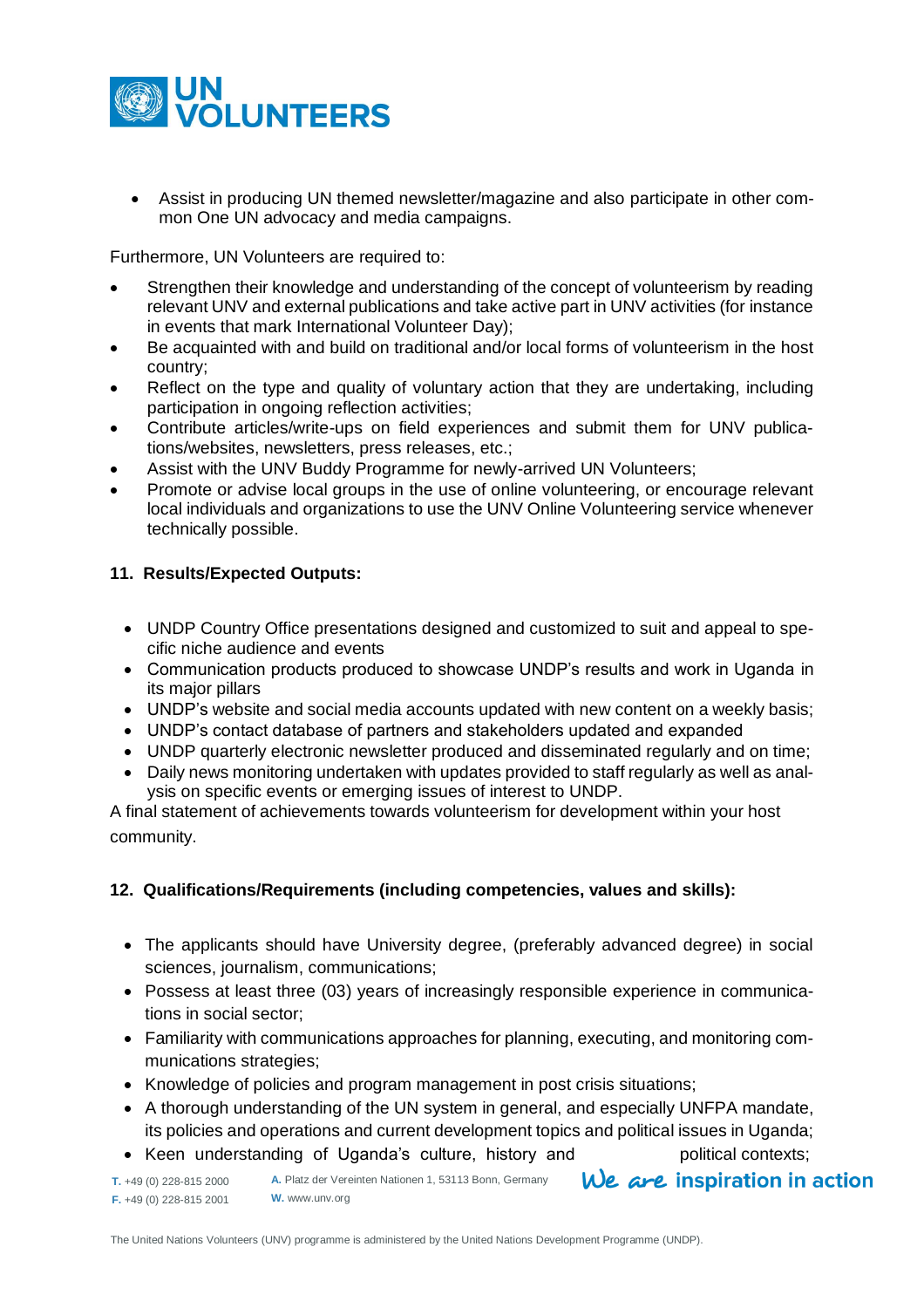

## **A) Qualifications, skills, experience:**

**Degree level:** Bachelor's degree

**Type of Degree**: Social Science, Journalism or Communications

Years of work experience: 3 years

**Language (s):** English - Fluent oral and written

## **Driving license required:** No

**Computer skills:** Fully competent in information systems skills, particularly in publications software (knowledge of the In-design software will be of added advantage).

- Good knowledge of communication and particularly media (traditional and social media) in a development context.
- Excellent oral and written communications and editing skills in English.

## **B) Competencies and values:**

- Integrity and professionalism: demonstrated expertise in area of specialty and ability to apply good judgment; high degree of autonomy, personal initiative and ability to take ownership; willingness to accept wide responsibilities and ability to work independently under established procedures in a politically sensitive environment, while exercising discretion, impartiality and neutrality; ability to manage information objectively, accurately and confidentially; responsive and client-oriented.
- Accountability: mature and responsible; ability to operate in compliance with organizational rules and regulations.
- Commitment to continuous learning: initiative and willingness to learn new skills and stay abreast of new developments in area of expertise; ability to adapt to changes in work environment.
- Planning and organizing: effective organizational and problem-solving skills and ability to manage a large volume of work in an efficient and timely manner; ability to establish priorities and to plan, coordinate and monitor (own) work; ability to work under pressure, with conflicting deadlines, and to handle multiple concurrent projects/activities.
- Teamwork and respect for diversity: ability to operate effectively across organizational boundaries; ability to establish and maintain effective partnerships and harmonious working

relations in a multi-cultural, multi-ethnic environment with sensitivity and respect for diversity and gender;

 Communication: proven interpersonal skills; good spoken and written communication skills, including ability to prepare clear and concise reports; ability to conduct presentations, articulate options and positions concisely; ability to make and defend recommendations; ability to communicate and empathize with staff (including national staff), military personnel, volunteers, counterparts and local interlocutors coming from very diverse backgrounds; ability to maintain composure and remain helpful towards the staff, but objective, without showing personal interest; capacity to transfer information and knowledge to a wide range of different target groups;

**T.** +49 (0) 228-815 2000 **F.** +49 (0) 228-815 2001 **W.** www.unv.org

**A.** Platz der Vereinten Nationen 1, 53113 Bonn, Germany

 $We$  are inspiration in action

The United Nations Volunteers (UNV) programme is administered by the United Nations Development Programme (UNDP).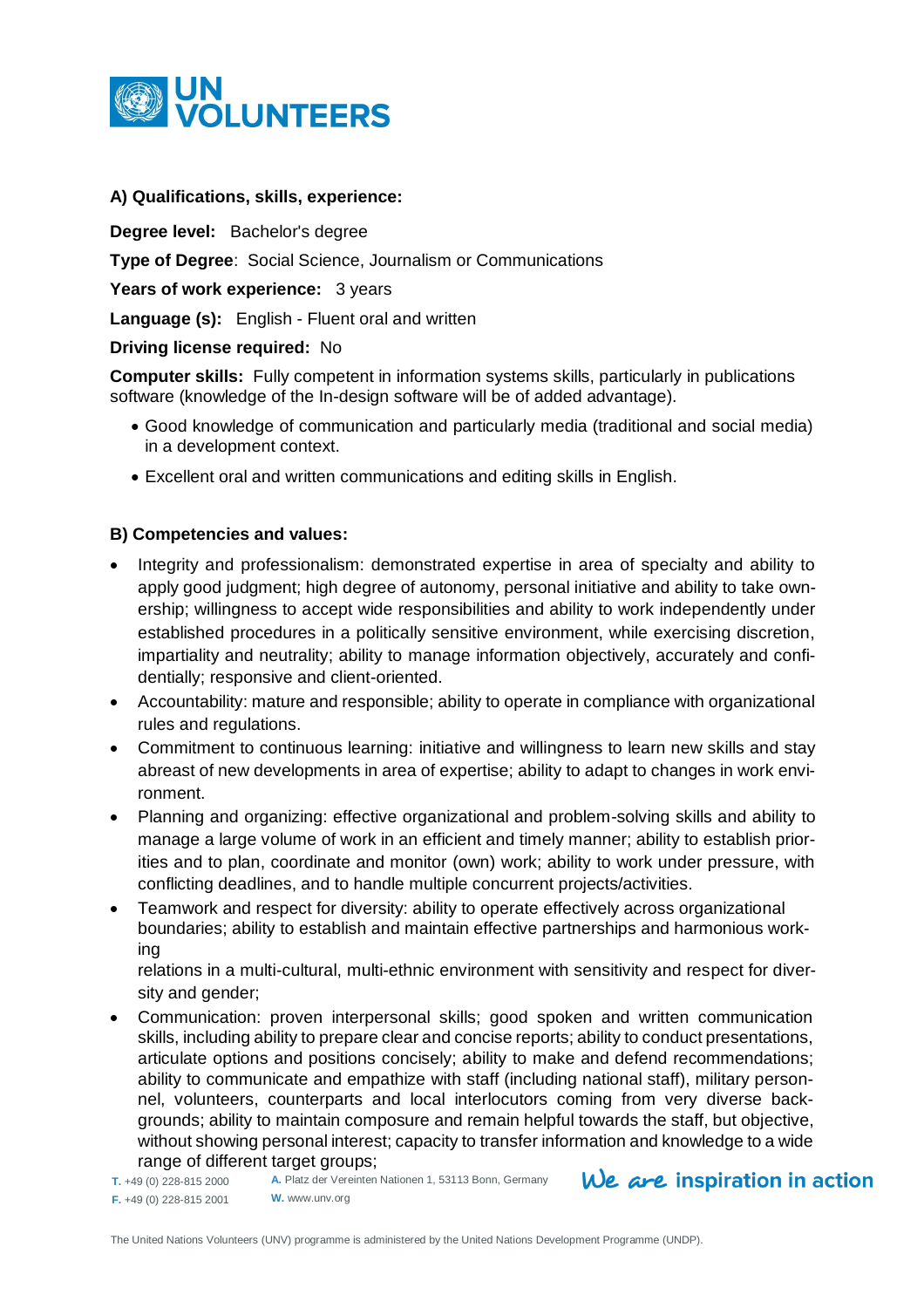

- Flexibility, adaptability, and ability and willingness to operate independently in austere, remote and potentially hazardous environments for protracted periods, involving physical hardship and little comfort, and including possible extensive travel within the area of operations; willingness to transfer to other duty stations within area of operations as may be necessary;
- Genuine commitment towards the principles of voluntary engagement, which includes solidarity, compassion, reciprocity and self-reliance; and commitment towards the UN core values.

## **13. Living Conditions:**

The UN Volunteer will be based in Kampala, the capital city of Uganda that is located at 1,200 metres (4,000 feet) above sea level with a pleasant climate all year round which is uniformly warm and moderately humid, and temperatures that range between 20 and 30 degrees Celsius. It is a family duty station that presents relatively good living conditions with adequate housing facilities (houses and apartments) readily available to rent, and with most of the economic and social amenities also available at affordable cost. Most commodities are available in 4 big Supermarkets and a wide variety of local markets that offer plenty of available fresh food stuffs of all kinds, and there are many restaurants for every taste and pocket. There are 3 international telecommunication systems (mobile telephony networks), easy access to internet and modern banking facilities. However, as a developing country, Uganda has developing infrastructure with common challenges like power cuts and water rationing. The city has good security but under UN Security system – Level Three of which all new staff undergo security briefing by United Nations Department of Safety and Security (UNDSS) who also provide elaborate security documents as well as regular security situation updates.

## **14. Conditions of Service for international UN Volunteers:**

The duration of your assignment is 12 months.

A volunteer receives a Volunteer Living Allowance (VLA) which is composed of the Monthly Living Allowance (MLA) and a Family Allowance (FA) for those with dependents.

A Volunteer Living Allowance (VLA) is paid at the end of each month to cover housing, utilities, transportation, communications and other basic needs. The VLA can be computed by applying the Post-Adjustment Multiplier (PAM) to the VLA base rate of US\$ 1,571. The VLA base rate is a global rate, while the PAM is country-specific and fluctuates on a monthly basis according to the cost of living. This method ensures that international UN Volunteers have comparable purchasing power at all duty stations irrespective of varying costs of living. The PAM is established by the International Civil Service Commission (ICSC) and is published at the beginning of every month on the ICSC website [\(http://icsc.un.org\)](http://icsc.un.org/). For example, if the PAM for the current month in the country of assignment is 54.6%, then the VLA for that month and for that country will be US\$ 1,571 x 1.546 = US\$ 2,429. Moreover, to complete the monthly VLA rate, a Family Allowance (FA) is added in function of the number of recognized dependents (or: in the amount of US\$ 250 if the UN Volunteer has 1 recognized dependent, and US\$ 450 if the UN Volunteer has 2 or more recognized dependents). In addition, in non-family duty stations that belong to hardship categories D or E, as classified by the ICSC, international UN